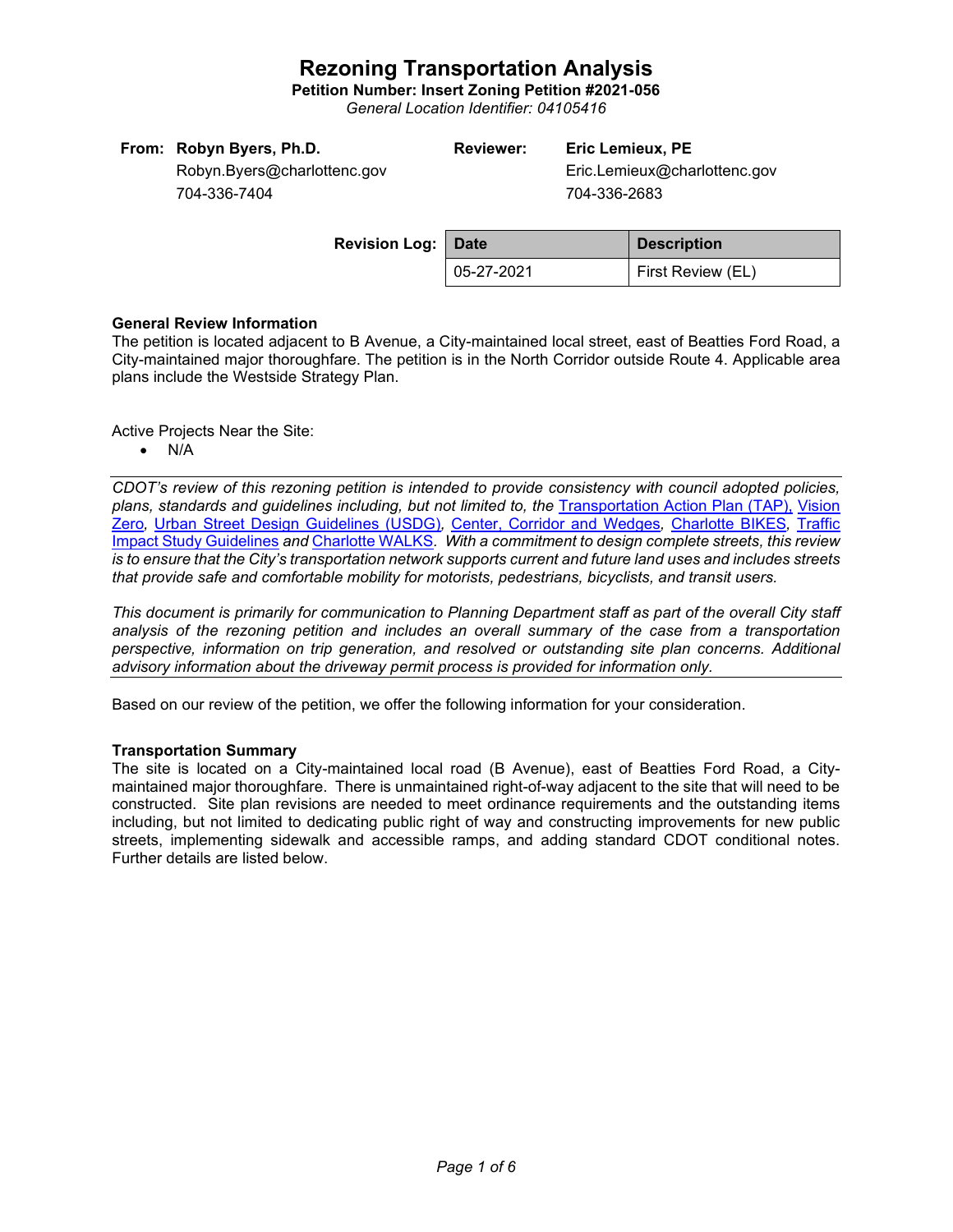**Petition Number: Insert Zoning Petition #2021-056**

*General Location Identifier: 04105416*

## **Trip Generation**

| <b>Scenario</b>     | <b>Land Use</b>             | <b>Intensity</b>        | <b>Trip Generation</b><br>(vehicle<br>trips/day) | <b>Source</b>                            |
|---------------------|-----------------------------|-------------------------|--------------------------------------------------|------------------------------------------|
| <b>Existing Use</b> | Single Family               | 2 Dwellings             | 20                                               | <b>Tax Record</b>                        |
| <b>Entitled Use</b> | Single Family<br>Apartments | 2 Dwellings<br>12 Units | 85                                               | <b>General Guidance</b><br>from Planning |
| Proposed Use        | Apartments                  | 36 Units                | 195                                              | Site Plan: 2/22/2021                     |

## **Provide comments to the specified comments below.**

#### **Outstanding Issues Strikethrough = Resolved**

- 1. **Curbline:** The proposed zoning district has a setback measured from back of the existing or proposed future curbline.
	- a. **B Avenue:** Location of 2'-6" curb and gutter needs to be installed 13-feet from B Avenue road centerline per CLDSM standard detail number *U-02 – Local Residential Medium Street Typical Section.*
	- b. **North Avenue:** Construct a CLDSM standard detail number *U-02 – Local Residential Medium Street Typical Section* (for the portion highlighted in **red**) along the property frontage of North Avenue. Planting strip and sidewalk is only required along this rezoning site's property frontage.



Reference (CLDSM standard detail U-02) for street typical.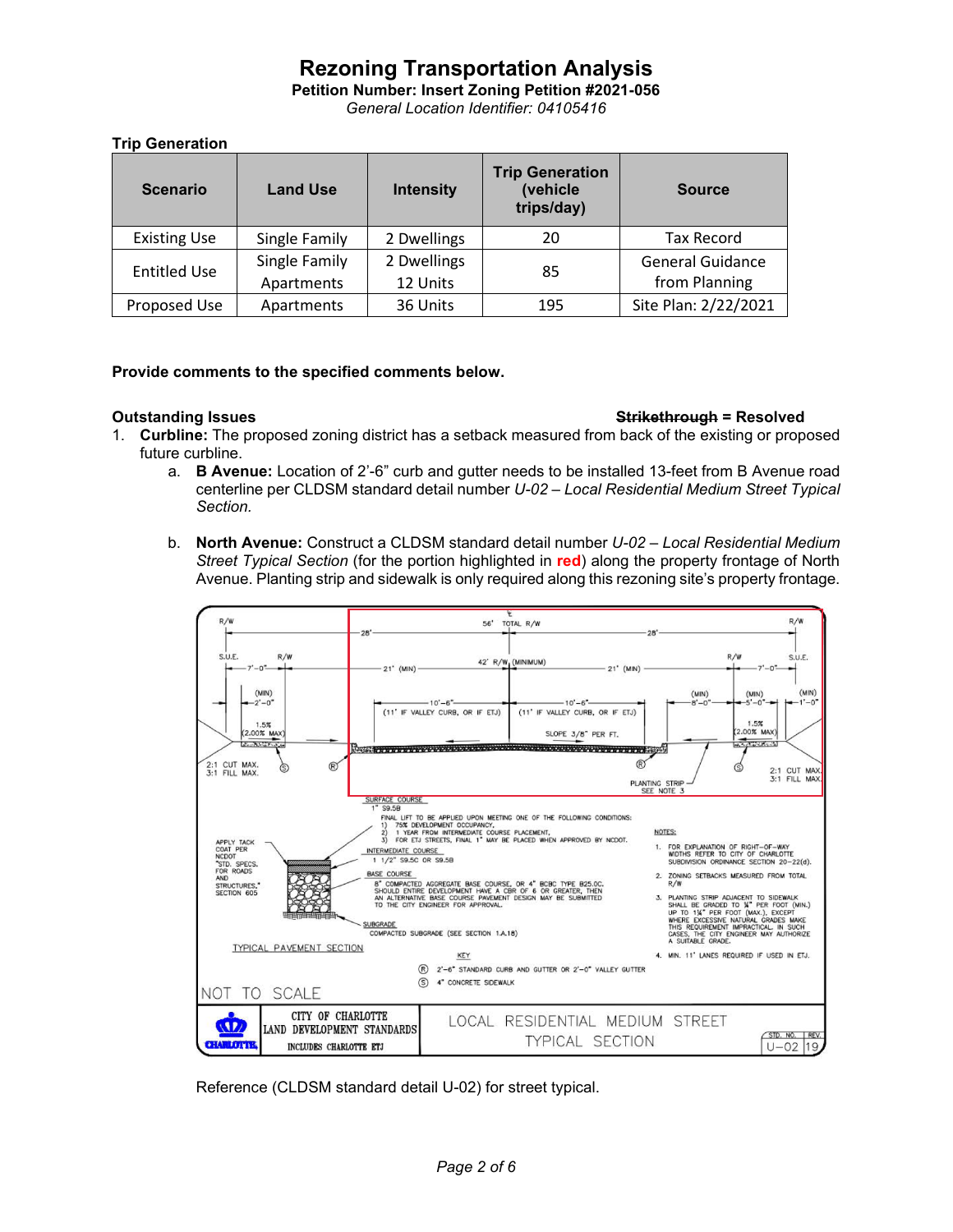**Petition Number: Insert Zoning Petition #2021-056**

*General Location Identifier: 04105416*

c. **Alleyway/Paper Right of Way:** Construct a CLDSM standard detail number *U-03 – Local Residential Wide Street Typical Section* (for the portion highlighted in **blue**) along the property frontage of alleyway/paper right of way. 8-foot planting strip and 8-foot sidewalk is only required along this rezoning site's property frontage since DUA is greater than 12.



Reference (CLDSM standard detail U-03) for street typical.

Label and dimension the curb and gutter from the centerline for each road on the site plan.

## 2. **Traffic Study:**

A Traffic Impact Study (TIS) is not necessary for the complete review of this petition due to the site generating less than 2,500 daily trips. If during the permitting process the site generates more than 2,500 daily trips, then a traffic study will be required.

3. Revise site plan and conditional note(s) to commit to dedicate 28-feet of public right-of-way from the North Avenue and B Avenue road centerlines. The site plan shall label and dimension the right-of-way from the road centerline, per CLDSM standard detail number *U-02 – Local Residential Medium Street Typical Section*.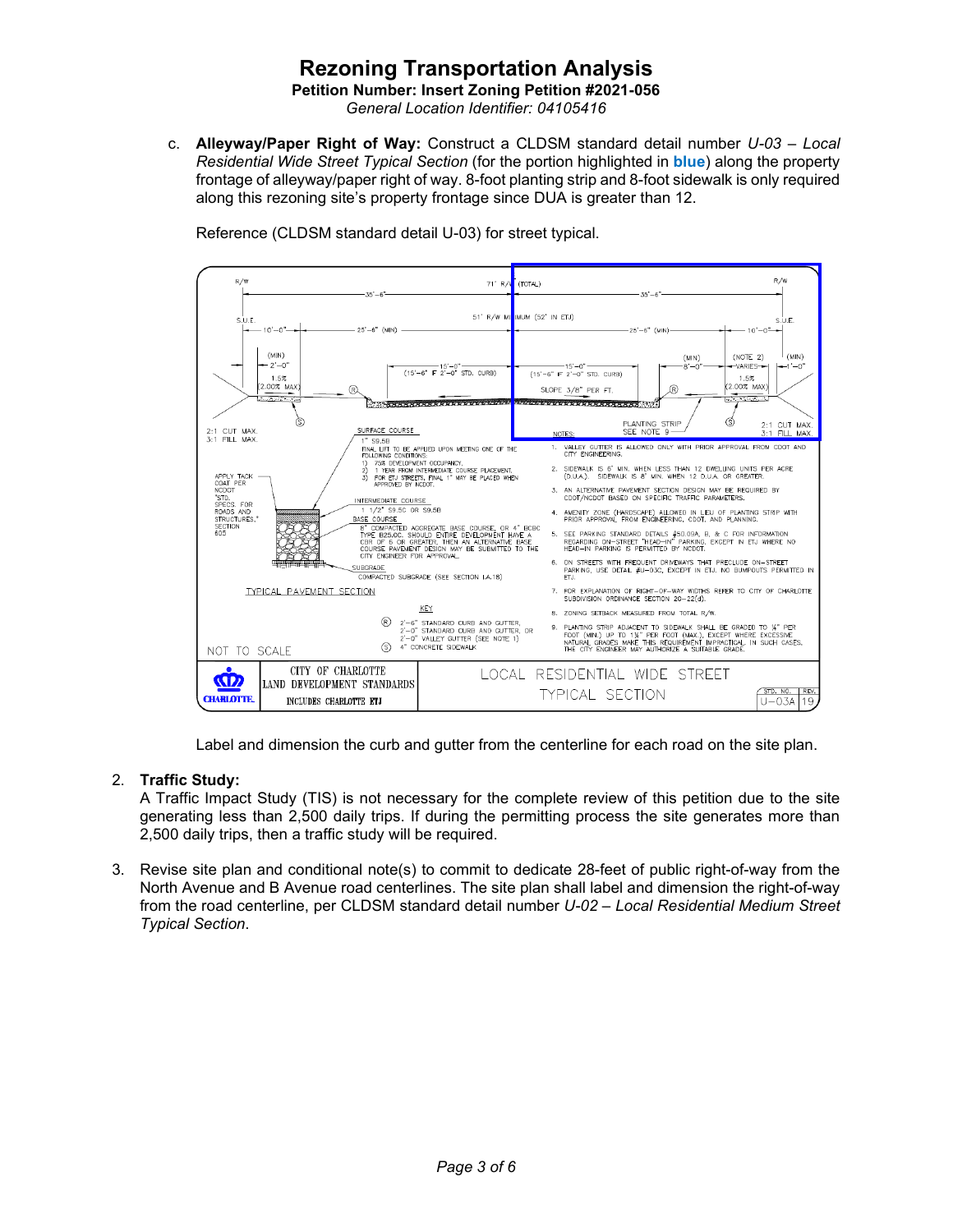# **Rezoning Transportation Analysis Petition Number: Insert Zoning Petition #2021-056**

*General Location Identifier: 04105416*



4. Revise site plan and conditional note(s) to commit to dedicate 35.5-feet of public right-of-way from the alleyway centerline, if public right of way is already platted. The site plan shall label and dimension the right-of-way from the road centerline, per CLDSM standard detail number *U-03 – Local Residential Wide Street Typical Section*. If this is confirmed to only be a 20-foot wide alleyway, coordinate with CDOT to determine the appropriate requirements.



5. Revise site plan and conditional note(s) to commit to construct an 8-foot planting strip and 8-foot sidewalk on all public street frontages per Chapter 19 / Chapter 20 of the City Code and the Charlotte WALKS Council-adopted policy. 8-foot sidewalk is needed since more than 12 dwelling units per acre is proposed. The site plan shall label and dimension both items from the back of curb and gutter and road centerline.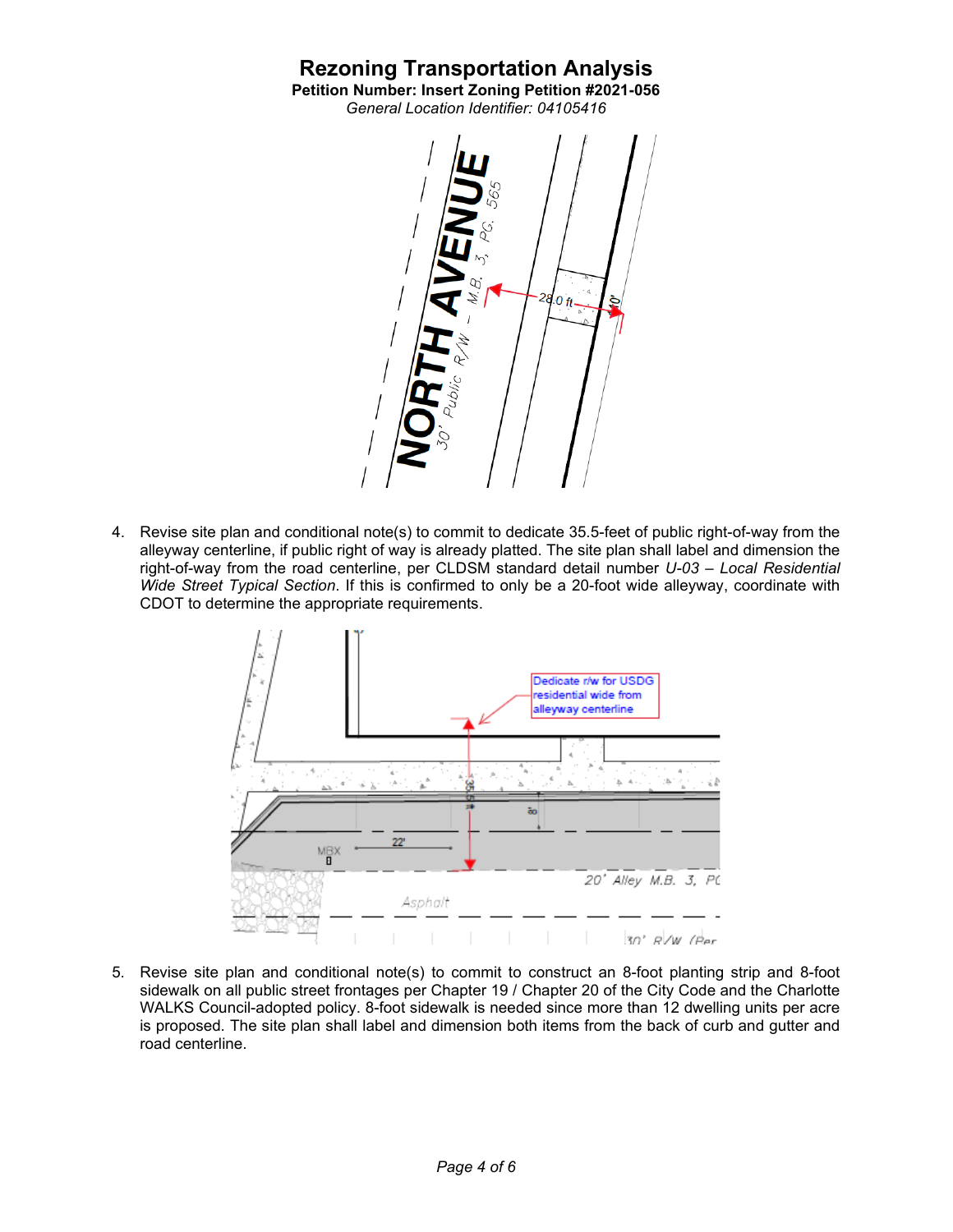## **Rezoning Transportation Analysis Petition Number: Insert Zoning Petition #2021-056** *General Location Identifier: 04105416*

6. Revise site plan and conditional note(s), including Site Plan Conditional Note 3.a, Access, Transportation, and Improvements to extend the Residential Wide typical section on the alleyway / paper right of way to North Avenue.



7. Revise site plan and conditional note(s) to commit to construct two PROWAG ramps at the alleyway / paper right of way intersections with North Avenue and B Avenue.



8. A site plan note(s) specifying dedication and fee simple conveyance of all rights-of-way to the City before the site's first building certificate of occupancy is issued is needed. CDOT requests rights-ofway set at 2' behind back of sidewalk where feasible.

#### **Advisory Information**

The following are requirements of the developer that must be satisfied prior to driveway permit approval. These requirements shall be reflected on the rezoning plan, as appropriate.

- 1. CDOT has the authority to regulate/approve all private street/driveway and public street connections to the right-of-way of a street under the regulatory jurisdiction of the City of Charlotte, per the City of Charlotte's Driveway Regulations.
- 2. Adequate sight triangles must be reserved at the existing/proposed street entrance(s). Two 35' x 35' sight triangles (and two 10' x 70' sight triangles on NCDOT-maintained streets) are required for the